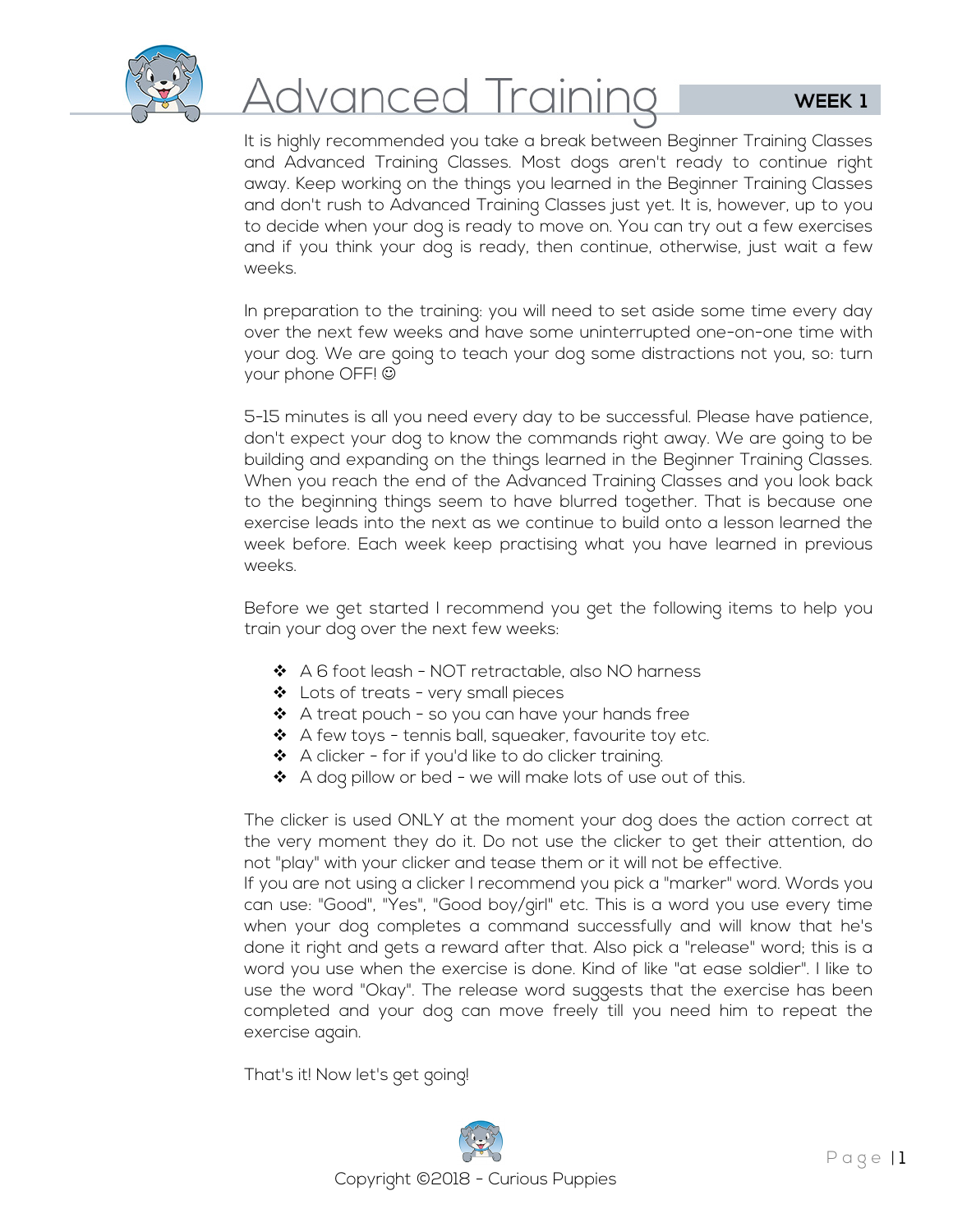

<u>Advanced Training</u>

## **Adding Distractions To Sit**

The "Sit" command is the most basic and probably the most used command you will use in the lifetime of your dog. Now we are going to expand on the basic command and add distractions. It's important to start slowly.

### Exercise

- Take one of your dogs' toys something that doesn't squeak or bounce.
- Stand in front of your dog.
- ❖ Calmly tell your dog to "Sit".
- \* Hold the toy in front of him (not too close, or he'll think you're giving it to him) and make sure he stays sitting.
- ❖ Calmly praise him for not getting up.
- ◆ Click/mark the behaviour and give him a treat and then release him.

Then as you progress, increase the difficulty to "higher" distractions:

- $\div$  Make it a little more difficult and move the toy around and shake it a bit, making sure he stays sitting.
- $\clubsuit$  Try bouncing a tennis ball right in front of him, something that is really interesting and exciting but he must remain in the sitting position.
- ◆ This will take time so don't rush this exercise.
- Always praise and reward for remaining sitting, even the brief moments need to be praised.
- ❖ Use squeaky toys as you progress to make it more and more difficult.
- Start with having him sit for a few seconds and gradually progress towards 30 seconds.
- Troubleshooting If he starts to move his bum off the ground, tell him "ah-ah" and "Sit". You may need to use "Leave it". Start with "low" distraction toys and increase to "high" distractions. Example of high distraction toys: a bouncing ball, a squeaker toy. If he constantly gets up when you use a high distraction toy, take a step back (use a lesser distraction) and don't excite him too much, and gradually build it up again.
- Goal To have your dog to remain in a sit position no matter what is going on around him, until he is released.
- Practical application Things happen around you and your dog. Noises in the background, people talking, cars driving by, music playing, chairs moving, door opening/closing, anyways, you get the point. Your dog needs to be able to pay attention to you no matter what happens around him.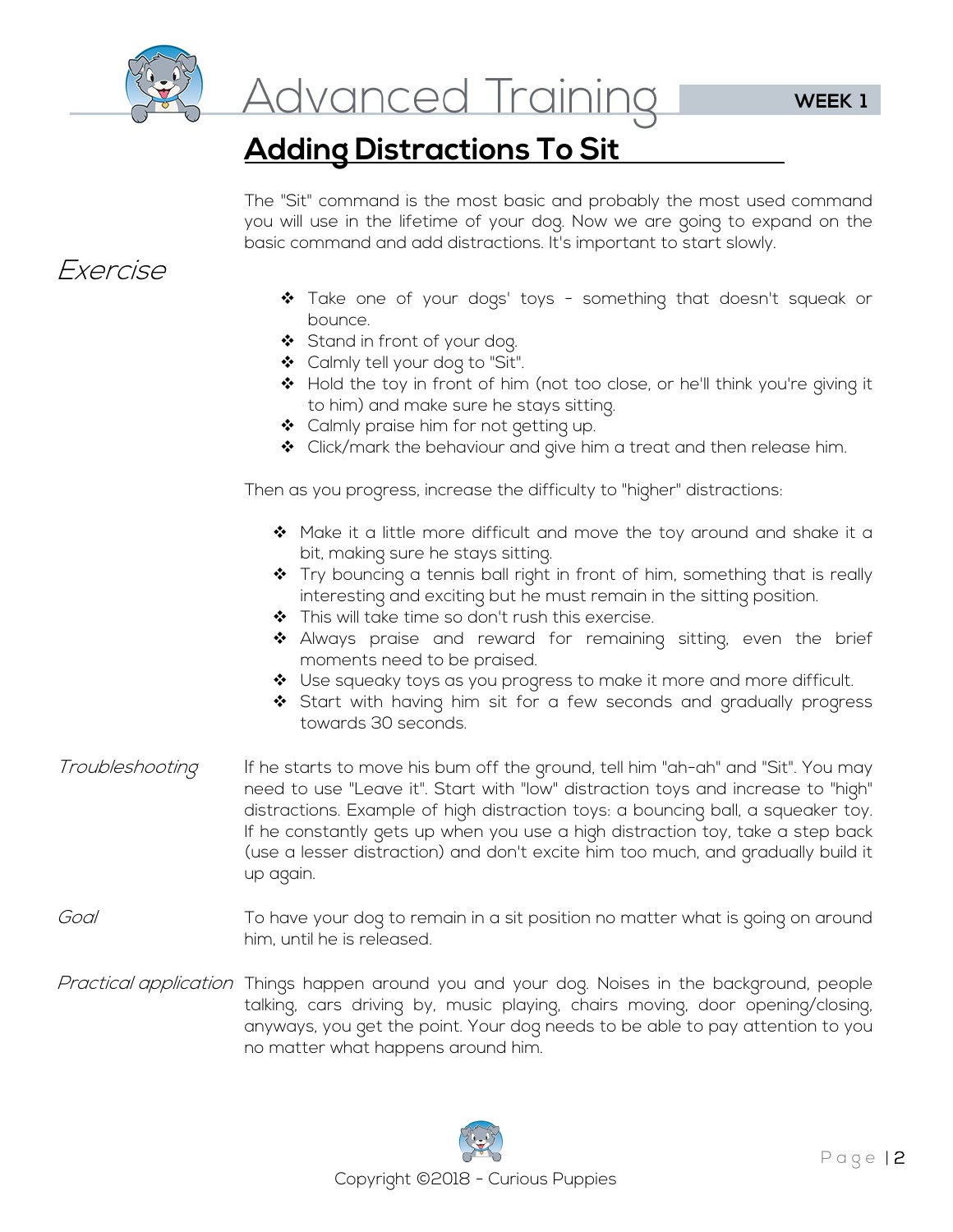

# **Beside Or Get In**

Just like you lured your dog for the very first time when you practised the "Come" command, we are now also luring your dog to get beside you, facing the same direction as you. You can use terms like "Beside", "Get in" or "Next to me". Whatever term you use, stick to that. Some people use the command "Get in" to have their dog get in the car or in their crate, so you may have to use a different term for this exercise.

## Exercise

- ❖ Have a treat between your index finger and thumb.
- ◆ Hold the treat in front of his nose.
- Lure your dog until he faces forward beside you. Make a circular motion with your hand/arm to get your dog in the right direction.
- Tell your dog "Beside".
- ❖ Because he wants the treat in your hand he will follow and get beside you.
- ◆ Click/mark the behaviour.
- ◆ Praise your dog and give him the treat and then release him.
- Troubleshooting Following the treat is usually easy; slowly wean him of the treat so he learns the command correctly. We are setting you up for the next exercise which is "Heeling".
- Goal To have your dog come beside you facing the same direction as you in preparation to heeling.
- Practical application I call this the "reset function", because you get your dog back to where you want him: beside you facing forward. This is usually the start of Heeling or Loose Leash Walking. When you are going for your daily walk and you end up talking to a neighbour for a while, your dog may lie down or ends up exploring the surroundings while on the leash. Telling him to get "Beside" you will make him get back in line, ready for action.